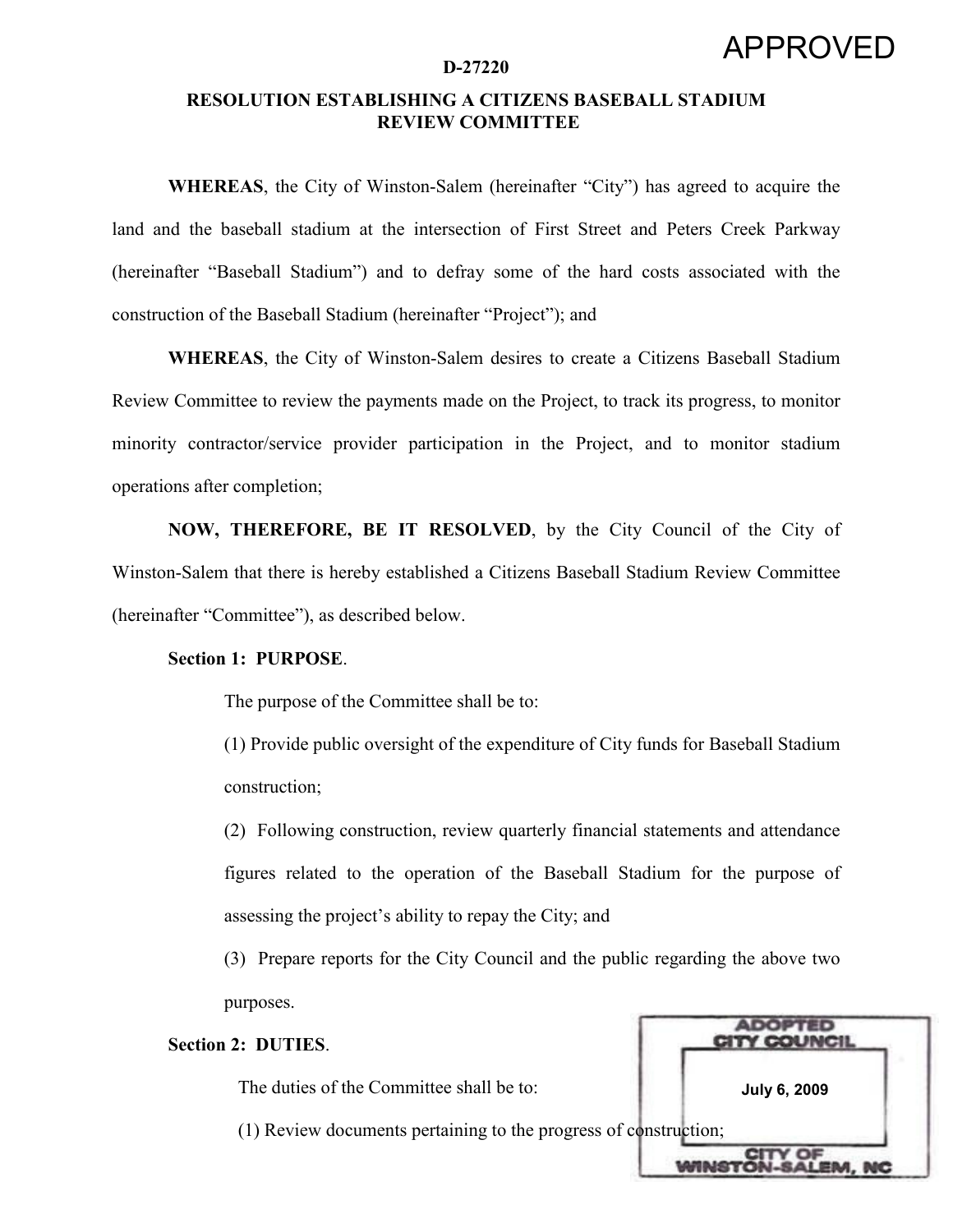(2) Promptly review statements, invoices, and other documents pertaining to payments to be made the contractor(s);

(3) Review the developers' and/or contractors' reports detailing participation in the Project by minority vendors and contractors;

(4) Review quarterly financial statements and attendance figures related to the operation of the Baseball Stadium related to payment of debt owed to the City;

and

(5) Provide regular reports to the City Council and to the public.

## Section 3: MEMBERSHIP AND APPOINTMENT.

 The Committee shall be composed of eleven (11) voting members, who shall be residents of the City. These members shall represent a cross-section of the City. Efforts should be made to appoint members with experience in the following fields:

- (1) Institutional or commercial construction;
- (2) Engineering/Architecture;
- (3) Financial Management;
- (4) Banking;
- (5) Sports Management; and
- (6) Marketing/Promotions.

There shall be at least three general members who represent the citizenry at large. The City Council shall appoint all members of the Committee upon recommendation of the Mayor.

 No Committee member shall have a private, personal, or monetary interest, either direct or indirect, in connection with the Baseball Stadium, or any financial venture associated therewith. The following is a non-comprehensive list of individuals with prohibited interests: any developer, contractor, employee, or other person associated with the Project, and any business partner, affiliate, assign, successor-in-interest, heir, or relative thereof. The term "relative" shall include a spouse, lineal descendant, lineal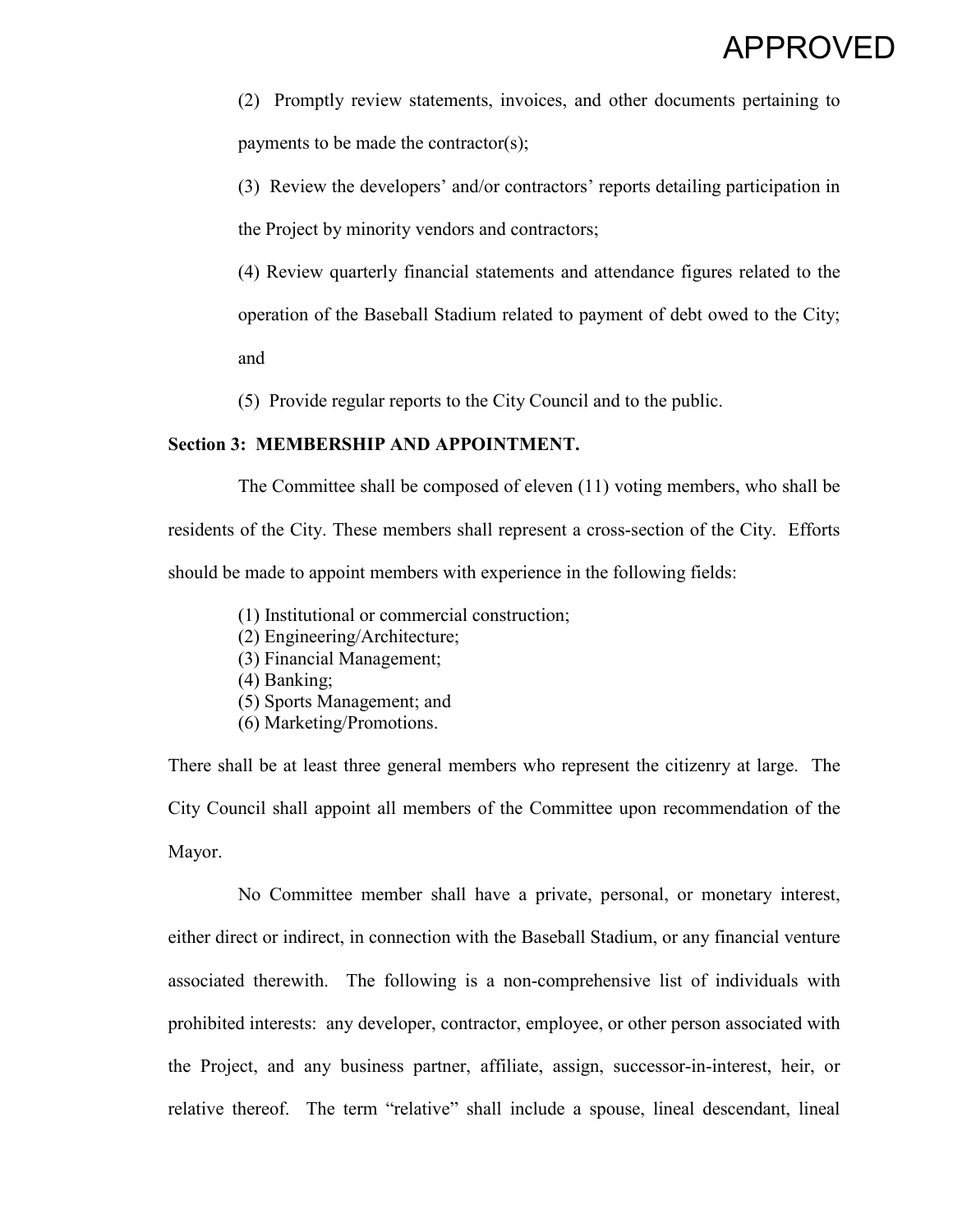ascendant, sibling, spouse's lineal descendant, spouse's lineal ascendant, spouse's sibling, and the spouse of any of these individuals. In addition, no Committee member may be employed by, transact business with, or have a fiduciary or familial relationship with any member of the City Council, the Mayor or any City officer. Committee members shall abide by the City's ethics policy. If it is determined that a Committee member has a prohibited interest or relationship, or has failed to abide by the City's ethics policy, said member shall be removed from the Committee by the City Council.

 The current Chairs of the Finance and the Public Works Committees of the City Council shall be ex-officio non-voting members of the Citizens' Oversight Committee.

## Section 4: CONFIDENTIALITY.

 In the course of discharging their duties, Committee members may be given access to confidential information, as set forth in N.C.G.S. § 132-1.2, and as further defined in N.C.G.S. § 66-152. Accordingly, before being appointed to the Committee, Committee members shall be required to sign a confidentiality agreement prohibiting disclosure of any such information that is designated or indicated as "confidential" or as a "trade secret" at the time of disclosure to the City or Committee.

## Section 5: TERM.

Each appointee shall serve a four-year term. No appointee shall serve more than two full consecutive four-year terms, except as provided herein. To provide for continuity, five of the initial eleven appointees to the Committee shall serve two-year terms and may be reappointed to two additional four-year terms. Appointees shall hold their appointments until their successors are appointed and qualified. Any vacancy resulting from a cause other than expiration of term shall be filled only for the unexpired portion of the term. Service for less than fifty percent (50%) of a normal term shall not be deemed a term, and service for more than fifty percent (50%) of a normal term shall be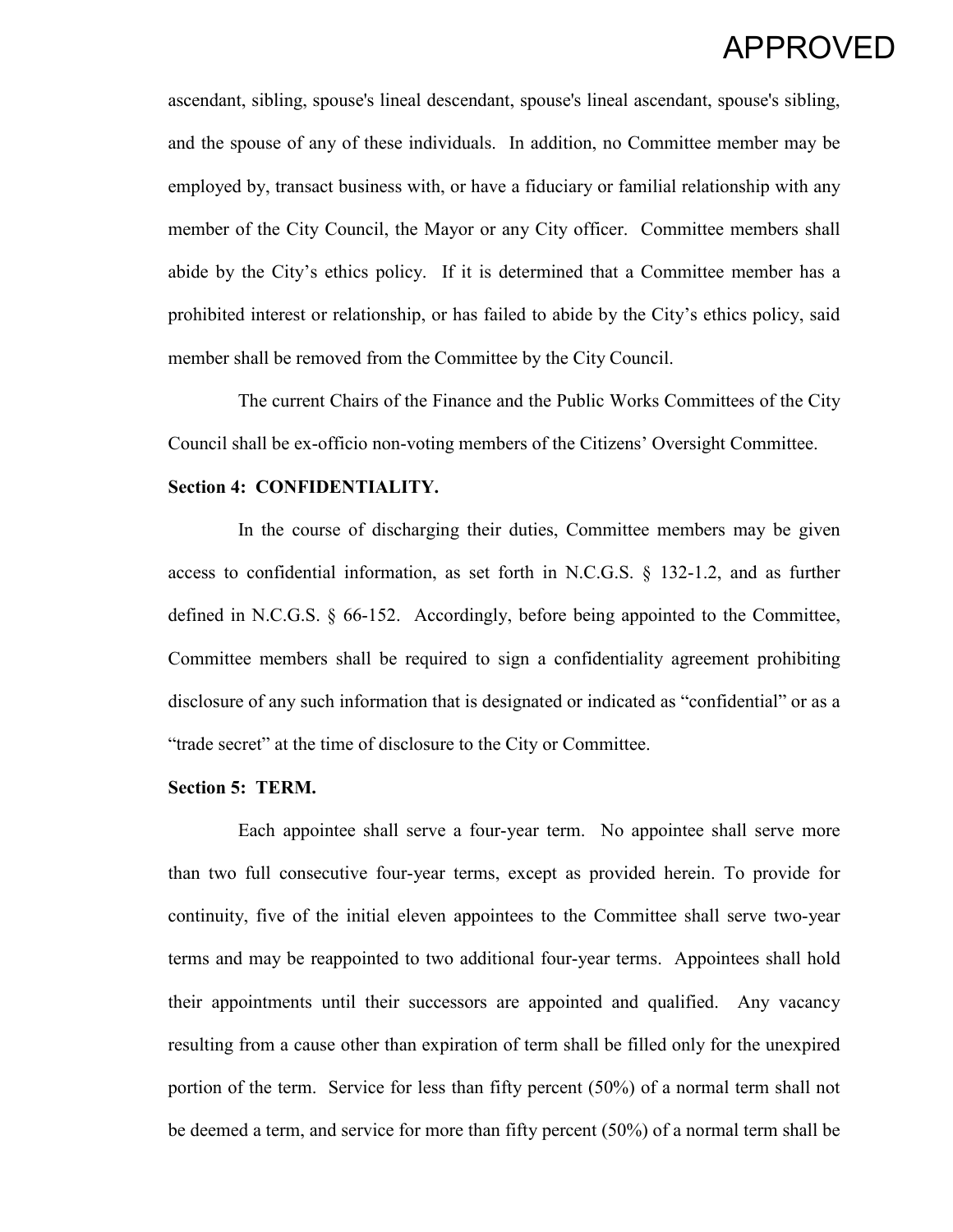deemed a term, as per Section 2-62 of the Winston-Salem Code of Ordinances. The members of the Committee shall serve without compensation.

#### Section 6: OFFICERS.

 One of the eleven (11) members shall be selected annually to serve as the Chair of the Committee.

 Chair. The Mayor shall designate one of the eleven (11) members as Chair of the Committee. The Chair shall decide on all points of order and procedure, subject to this resolution, unless directed otherwise by a majority of the Committee in session at the time. The Chair shall appoint any sub-committees found necessary to investigate any matters before the Committee. Any and all such sub-committee meetings shall be subject to the open meetings law, in the same manner as Committee meetings.

 Vice Chair. A Vice Chair shall be elected by the Committee from among its members in the same manner and for the same term as the Chair (unless earlier terminated as a result of death, resignation, or removal). The Vice Chair shall serve as acting Chair, in the Chair's absence and, at such times, shall have the same powers and duties as the Chair.

 Other Officers. Should the Chair and the Vice Chair be absent at any meeting, the Committee shall elect a temporary Chair to serve at the meeting.

 Executive Secretary. The City Manager's Office shall designate an Executive Secretary for the Committee. The Executive Secretary, subject to the direction of the Chair, shall keep or cause to be kept all records, shall prepare all correspondence of the Committee for the signature of the Chair, shall arrange for all required public notices, shall notify Committee members of pending meetings and their agendas, and shall generally supervise the clerical work of the Committee. The Executive Secretary shall keep the minutes of every meeting of the Committee, and shall comply, in every respect,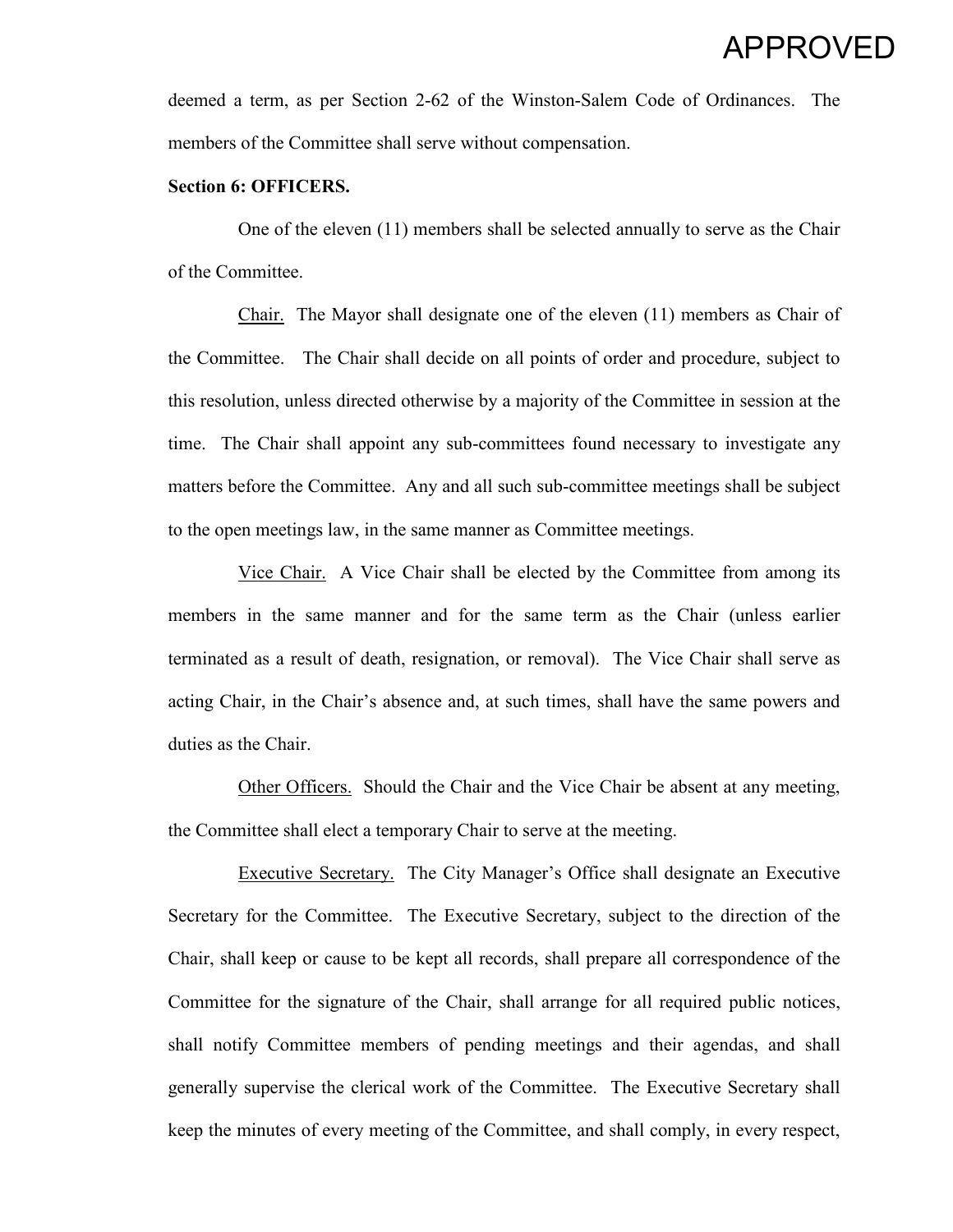with Section 2-61 of the Winston-Salem Code of Ordinances. Copies of all correspondence and other documents pertaining to the Committee shall be maintained in chronological order by the Executive Secretary, in a separate file.

### Section 7: REMOVAL.

 Members of the Committee shall serve at the pleasure of the City Council, and may be removed by the City Council. In order for the Committee to carry out its duties and responsibilities, it is necessary for all members to attend the meetings. If any member is absent for two consecutive regular meetings, without excuse granted by the Committee, the Chair or Vice Chair may notify such member in writing of such member's absences, and if such member fails to attend the next regular meeting, the Committee may, by majority vote of the remaining members, request that the position be vacated and a replacement be made by the City Council.

## Section 8: STAFF SUPPORT.

The Committee shall be provided staff support from the City Manager's Office, the City Attorney's Office, the City Engineering Division, and the City Finance Department. An Assistant City Manager shall serve as the lead staff person to the Committee.

## Section 9: MEETINGS.

During construction of the Baseball Stadium, the Committee shall hold regular meetings not less than once per month to discuss the reports received by the Committee members and its reports to the City Council. Once construction of the Baseball Stadium has been completed and all construction payments have been reviewed, the Committee shall hold regular meetings not less than once per quarter to review the financial reports relating to the operation of the Baseball Stadium and to prepare reports to the City